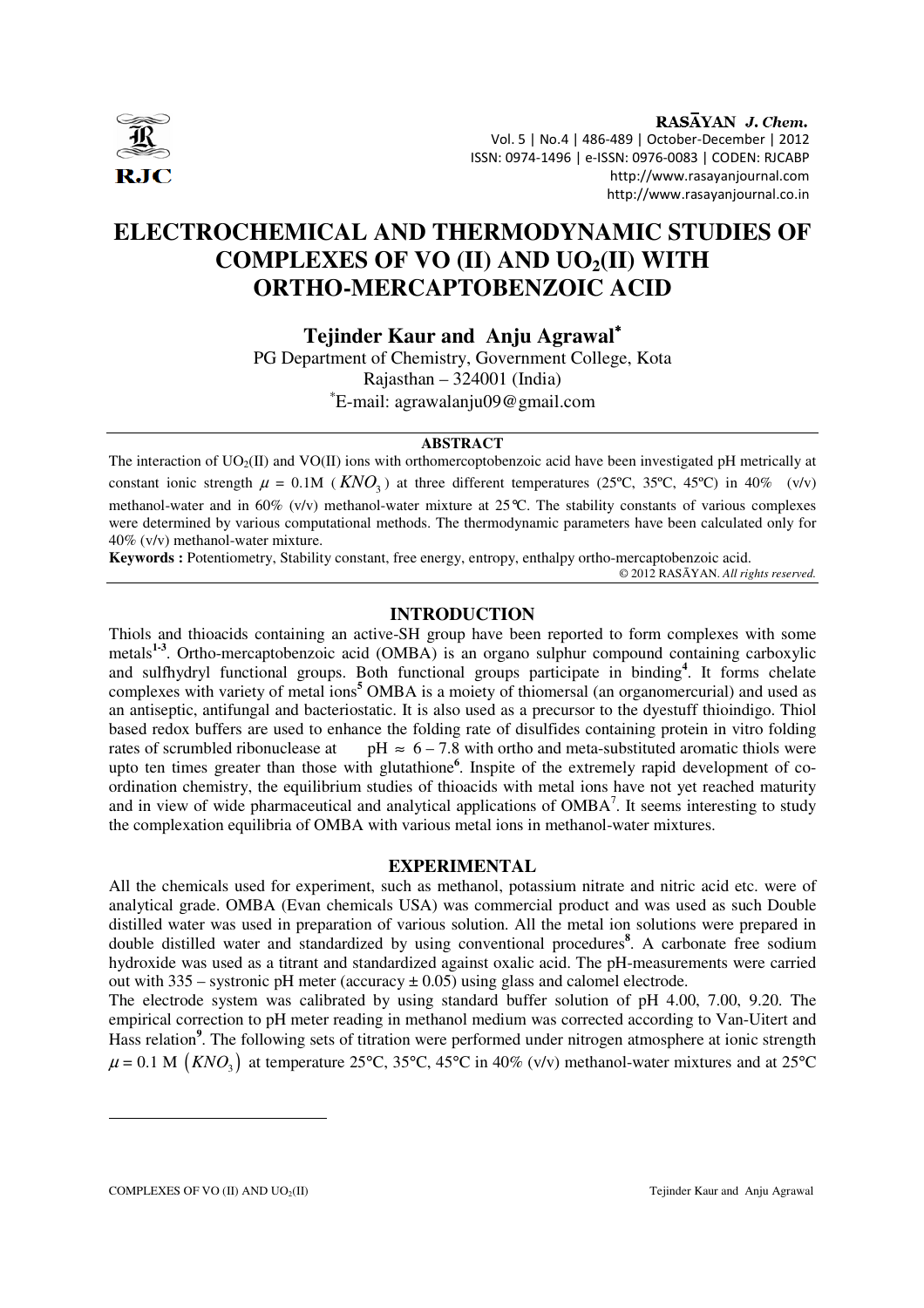temperature in 60% (v/v) methanol-water system against 0.1M *NaOH*. Temperature were controlled by electrically maintained thermostat.

(i) Free HNO<sub>3</sub>(2.0 x 10<sup>-3</sup>M); (ii) Free HNO<sub>3</sub>(2.0 x 10<sup>-3</sup>M)+ligand(2.0 x 10<sup>-3</sup>M); (iii) Free HNO<sub>3</sub>(2.0 x 10<sup>-</sup>  $3^3$ M)+ligand(2.0 x 10<sup>-3</sup>M)+metal ion soln.(4.0 x 10<sup>-4</sup>M).

## **RESULTS AND DISCUSSION**

Identical titration curves were obtained for the different binary system under investigation. According to the sequence described in experimental section. For the sake of brevity only fig.1 representative curves of  $\bar{n}$  as a function of –log [A] and log β as a function of 1/T for the complexes of VO(II) and UO<sub>2</sub>(II) have been given.



Fig.-1: plots of  $\overline{n}$  as a function of -log[A] in 40% MeOH -water mixture for complexes of (a) VO(II) (b) UO<sub>2</sub>(II) at 25 $°C$ , 35 $°C$  and 45 $°C$  and in 60% MeOH-Water mixture for complexes of (c) VO(II) and (d)UO<sub>2</sub> at 25 $°C$  and plots of log $\beta$  as a function of (1/T)x10-3 for (e) VO(II) (f) UO<sub>2</sub>(II)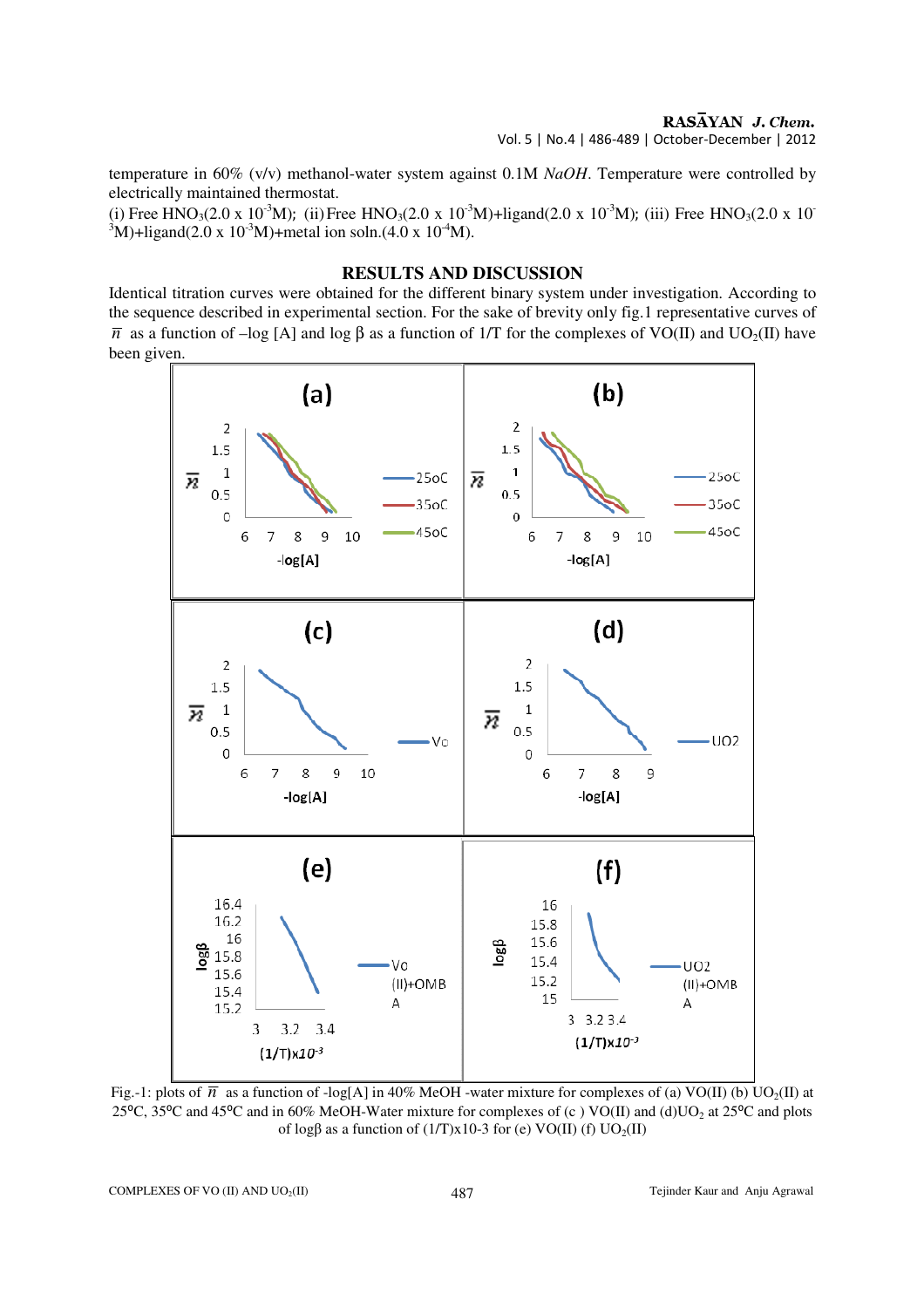Proton ligand stability constants : OMBA has two protons pKa<sub>1</sub>, corresponds to release of proton from carboxylic group,  $pKa_2$  corresponds to release of proton from sulfhydryl group. The pKa values are calculated by Albert and Seargent method $^{10}$ .

The values of proton-ligand stability constant of OMBA in methanol-water have been given in Table-1.

| S. No.   | % of Methanol | pKa <sub>1</sub> |                          |                | pKa <sub>2</sub> |                |                          |  |
|----------|---------------|------------------|--------------------------|----------------|------------------|----------------|--------------------------|--|
|          |               | $25^{\circ}$ C   | $35^{\circ}$ C           | $45^{\circ}$ C | $25^{\circ}$ C   | $35^{\circ}$ C | $45^{\circ}$ C           |  |
| . .      | 40% Methanol  | 4.77             | 4.65                     | 4.56           | 9.39             | 9.27           | 9.18                     |  |
| <u>.</u> | 60% Methanol  | 5.02             | $\overline{\phantom{a}}$ | -              | 9.66             | -              | $\overline{\phantom{0}}$ |  |

Table-1

The proton ligand stability constants of OMBA (Table-1) increases (become less acidic) with increasing composition of methanol in methanol-water mixture. It should be noted that as predicted by Bornequation, the creation of charge in media of low dielectric constant is an unfavourable process hence resulting higher pKa values which were higher in 60% (v/v) melthanol water mixture.

Table-2: Metal Ligand Stability Constant of Complexes of VO(II), UO<sub>2</sub>(II) with OMBA in methanol - Water mixture at different temperature and  $\mu = 0.1M$  (KNO<sub>3</sub>)

|                    |                |               | 40% Methanol - Water Mixture |           |              |           |           |              |
|--------------------|----------------|---------------|------------------------------|-----------|--------------|-----------|-----------|--------------|
| $%$ of<br>Methanol | Temperature    | <b>METHOD</b> | VO(II)                       |           |              | UO2(II)   |           |              |
|                    |                |               | $log K_1$                    | $log K_2$ | $\log \beta$ | $log K_1$ | $log K_2$ | $\log \beta$ |
| 40%                | $25^{\circ}$ C | A             | 8.34                         | 6.96      | 15.30        | 8.19      | 6.84      | 15.03        |
|                    |                | B             | 8.36                         | 7.12      | 15.48        | 8.12      | 6.91      | 15.03        |
|                    |                | $\mathsf{C}$  | 8.33                         | 7.06      | 15.39        | 8.23      | 6.78      | 15.01        |
|                    |                | Mean value    | 8.34                         | 7.05      | 15.39        | 8.18      | 6.84      | 15.02        |
| 40%                | $35^{\circ}$ C | A             | 8.60                         | 7.26      | 15.86        | 8.45      | 7.04      | 15.49        |
|                    |                | B             | 8.59                         | 7.34      | 15.93        | 8.39      | 7.09      | 15.48        |
|                    |                | C             | 8.54                         | 7.31      | 15.85        | 8.41      | 7.03      | 15.44        |
|                    |                | Mean value    | 8.58                         | 7.30      | 15.88        | 8.42      | 7.05      | 15.47        |
| 40%                | $45^{\circ}$ C | A             | 8.76                         | 7.47      | 16.23        | 8.62      | 7.27      | 15.89        |
|                    |                | B             | 8.76                         | 7.54      | 16.30        | 8.51      | 7.33      | 15.89        |
|                    |                | $\mathcal{C}$ | 8.68                         | 7.55      | 16.23        | 8.65      | 7.30      | 15.95        |
|                    |                | Mean value    | 8.73                         | 7.52      | 16.25        | 8.59      | 7.30      | 15.91        |
| 60%                | $25^{\circ}$ C | A             | 8.55                         | 7.20      | 15.75        | 8.36      | 7.06      | 15.42        |
|                    |                | B             | 8.54                         | 7.21      | 15.75        | 8.29      | 7.13      | 15.42        |
|                    |                | C             | 8.49                         | 7.26      | 15.75        | 8.29      | 7.05      | 15.34        |
|                    |                | Mean value    | 8.53                         | 7.22      | 15.75        | 8.31      | 7.08      | 15.39        |

Methods A, B and C represent Bjerrum's Method, Correction Term method and Schroder Convergence formula respectively

## **Metal-ligand stability constant**

Calvin and Melchior's<sup>11</sup> Extension of Bjerrum<sup>12</sup> method was used for determining stability constants of the complexes from potentiometric titration data and their values were further determined by Schroder's convergence formula and correction term method $13,14$ . The values of stability constants have been given in Table-2.

The values of log  $K_1$  and log  $K_2$  were read directly from the formation curves at  $\bar{n} = 0.5$  and  $\bar{n} = 1.5$ (Fig. 1) these values increases with temperature which shows that higher temperature is favourable for the formation of stable complexes. At the same temperature and composition, the values of metal ligand stability constant of VO(II) complex is greater than  $UO<sub>2</sub>(II)$  complex. The higher stability of VO(II) complex may be attributed to the participation of 3d orbital in co-ordination, in contrast to behaviour of 5f